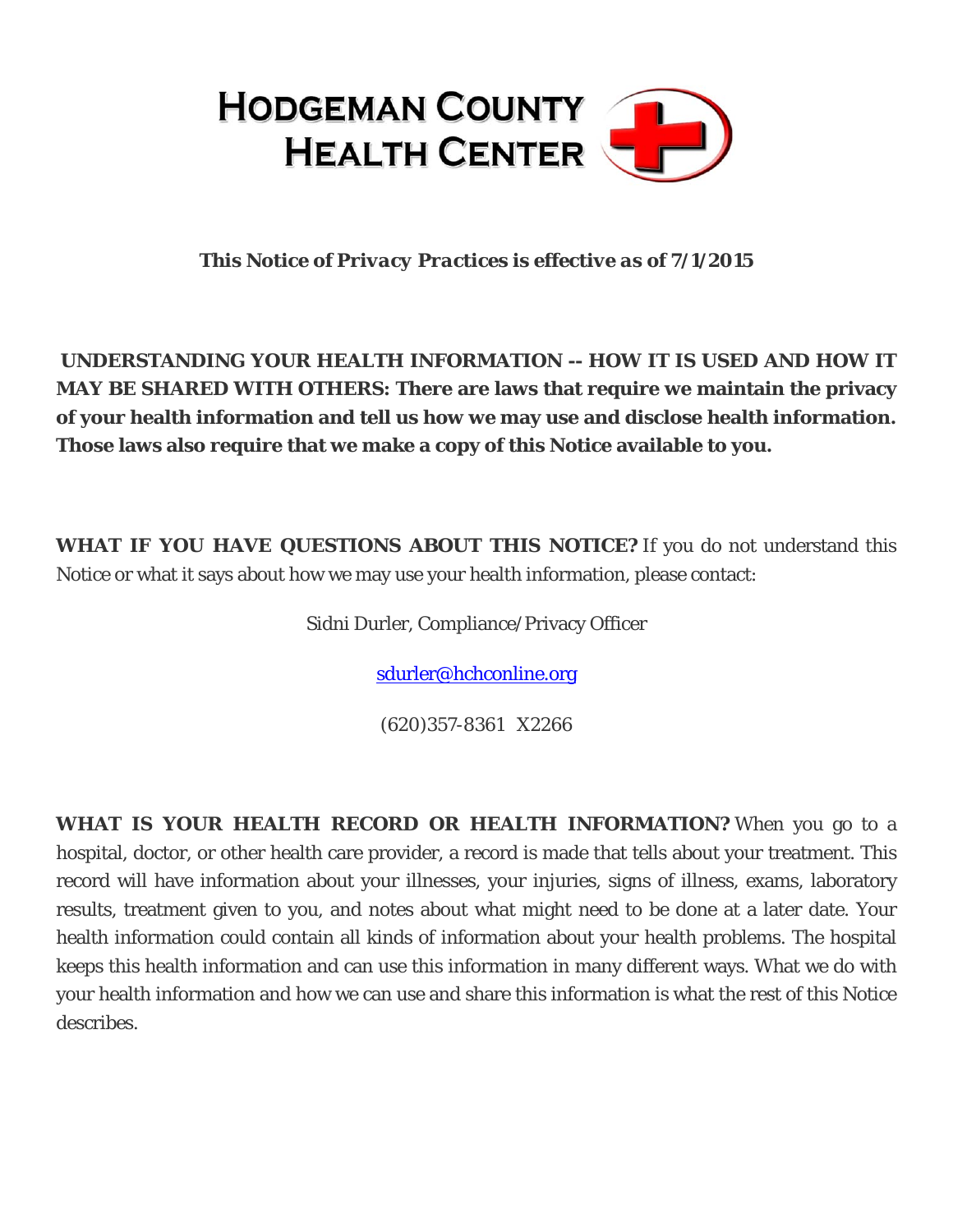## **Your Rights Regarding Electronic Health Information Exchange**

KANSAS – Hodgeman County Health Center participates in electronic health information exchange, or HIE. New technology allows a provider or a health plan to make a single request through a health information organization, or HIO, to obtain electronic records for a specific patient from other HIE participants for purposes of treatment, payment, or health care operations. HIOs are required to use appropriate safeguards to prevent unauthorized uses and disclosures. You have two options with respect to HIE. First, you may permit authorized individuals to access your electronic health information through an HIO. If you choose this option, you do not have to do anything. Second, you may restrict access to all of your information through an HIO (except access by properly authorized individuals as needed to report specific information as required by law). If you wish to restrict access, you must complete and submit a specific form available at http://www.KanHIT.org. You cannot restrict access to certain information only; your choice is to permit or restrict access to all of your information. If you have questions regarding HIE or HIOs, please visit http://www.KanHIT.org for additional information. Even if you restrict access through an HIO, providers and health plans may share your information directly through other means (e.g., facsimile or secure e-mail) without your specific written authorization. If you receive health care services in a state other than Kansas, different rules may apply regarding restrictions on access to your electronic health information. Please communicate directly with your out of-state health care provider regarding those rules.

**WHAT IS THE RESPONSIBILITY OF THE HOSPITAL WHEN IT COMES TO YOUR HEALTH INFORMATION**? The law requires that this Hospital must do the following when it comes to handling your health information:

- Keep your health information private, only giving it out when allowed by law to do so;
- Explain our legal duty and our rules about keeping your health information private to you;
- Follow the rules given in this Notice;
- Let you know when we cannot agree with a request or demand you may make to restrict the sharing of your health information with others.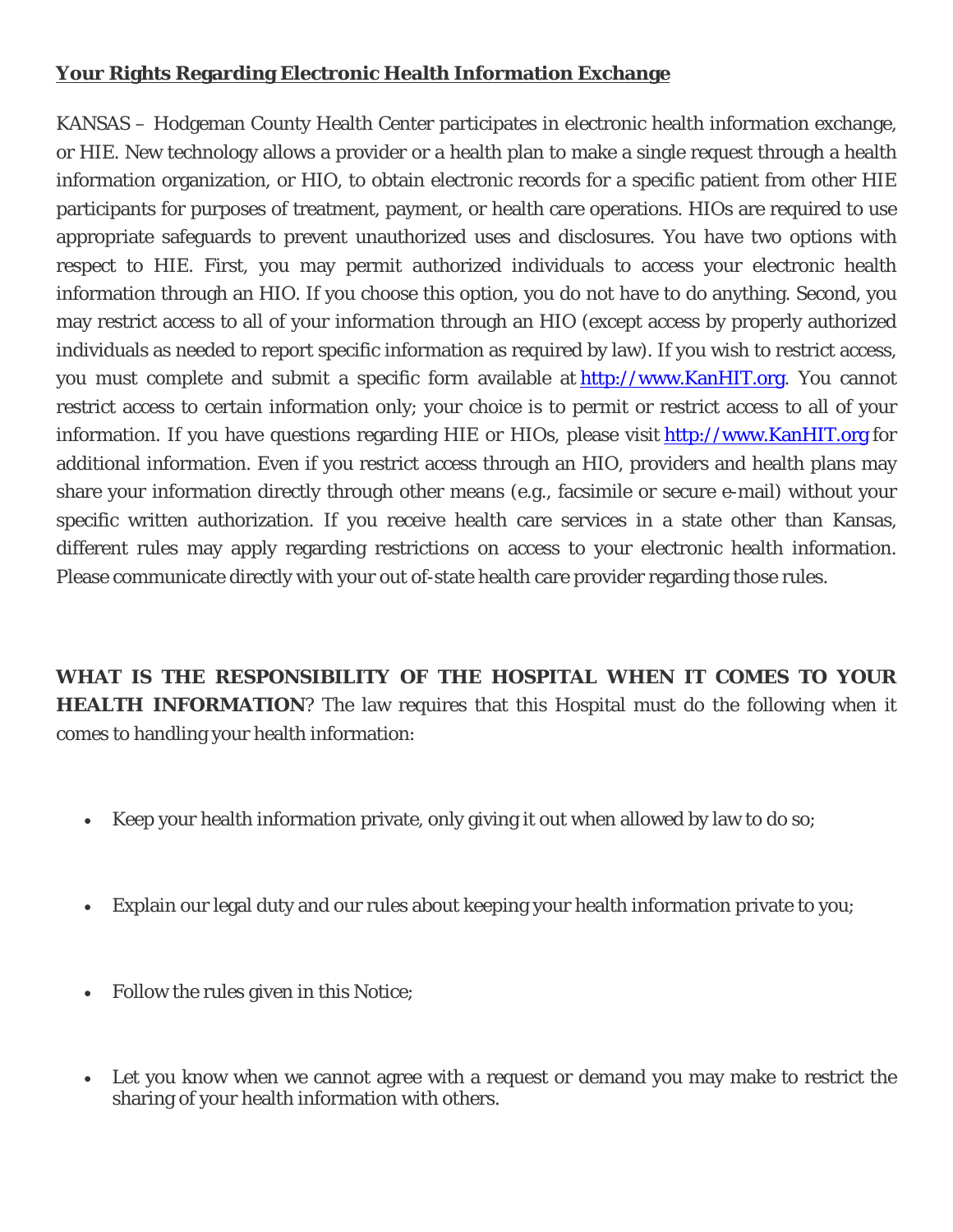- Help you when you want your health information sent in a different way than it usually is sent or to a different place than it usually is sent.
- Inform you if there has been a breach of your unsecured protected health information.

We will not give out your health information without your authorization except as described in this Notice. You must sign an authorization if we use or disclose your health information for certain marketing activities, if we are paid for your health information or if we are paid for making certain communications to you based upon your health information, if we sell your health information or if the use or disclosure involves psychotherapy notes. There are laws that say when we can give out your health information to others without your permission. The Hospital will follow these laws. The Hospital can give out your health information electronically (over computer networks, for example) or by facsimile.

WHAT ARE YOUR HEALTH INFORMATION RIGHTS? Your health information is the property of the doctor or hospital that wrote it. The information contained in your health information belongs to you. You have certain rights concerning this health information. The following is a list explaining your rights:

- You Have the Right to Look at Your Health Information and Get a Paper or Electronic Copy of This Information Which May Be Used to Help With Your Care. This information will usually include medical and billing records. If you want to see your health information and get a copy of your health information, you must make a request to the Privacy Officer. You may be charged a reasonable cost-based fee or labor fee for copies and mailing. If your request is denied, you may submit a written request for review of that decision.You may chose a designee to act on your behalf but you must complete a written request stating the name of your designee(s).
- You Have the Right to Ask That We Make Changes to Your Records. If you feel that your health information is not complete or wrong, you can ask that we change it. You can ask that we make a change to your health information for as long as we have it. If you want to make a change to your health information, you must give a good reason for the change. If you do not put your request for a change in writing and give a good reason, we may not allow the change to be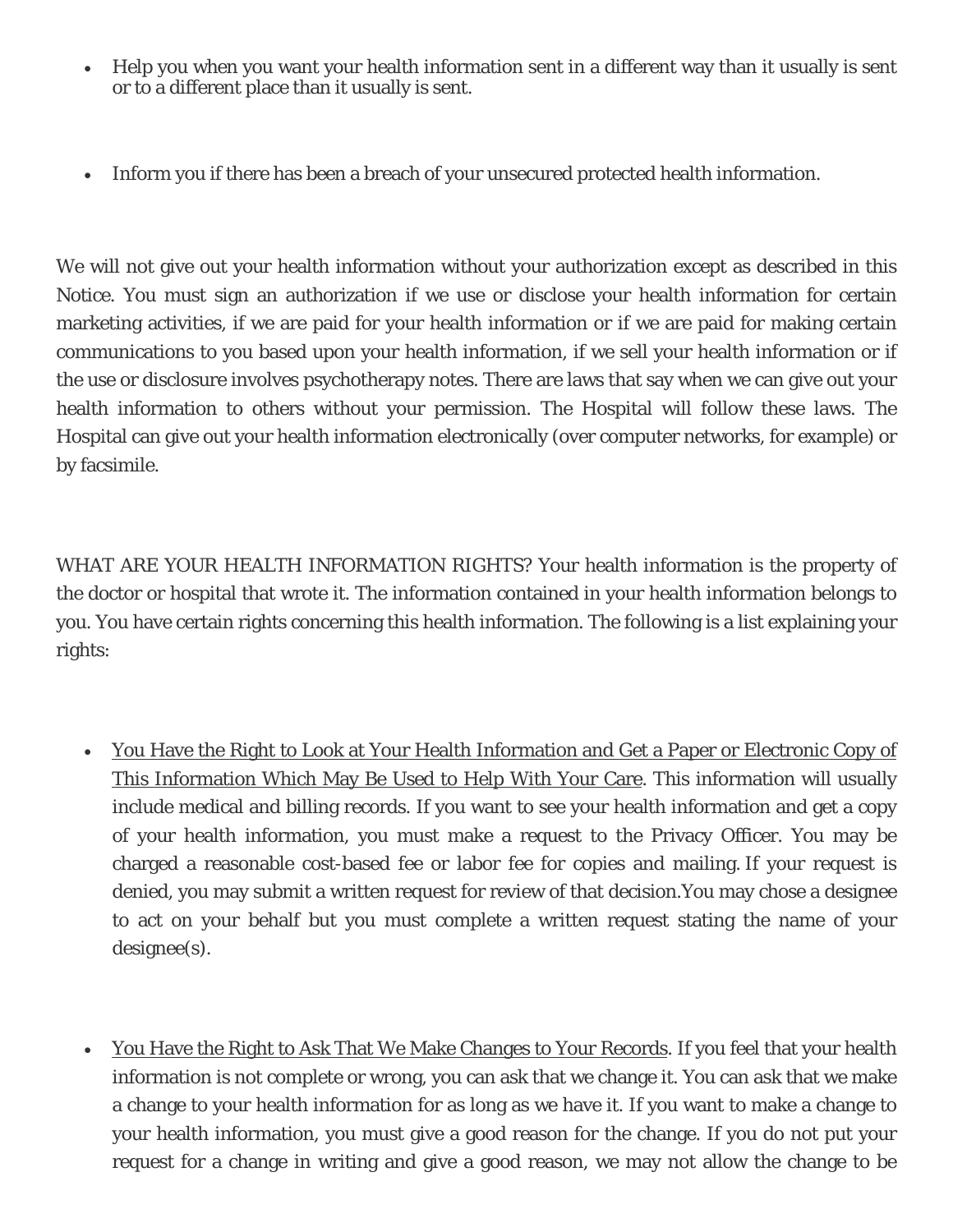made. We may also refuse your request for change for the following reasons: (1) the information was not created by this Hospital; (2) it is not a part of the health information kept by or for the Hospital; (3) it is not information you are permitted to see or copy; or (4) it is accurate and complete.

 You Have a Right to a List of Individuals to Whom We Gave Your Health Information. To request a list of names to whom we gave your health information, you must write a request to the Hospital. You have to include a time period in your request. We only need to provide this information for specified time periods. You should tell us in what form you want the list (paper copy, electronically, or some other form). You can have one list each year at no cost. You will be charged for any additional lists within the year period.

l

l

 You Have the Right to Ask for a Restriction. You have the right to ask that we restrict or limit some part of your health information. You can also ask that we limit information about you to a person who is giving you care or paying for care like a family member or friend. For example, you could ask that we not give out information about some treatment you have had or that we not tell certain people specific information in your health information. We are not required to agree to your request unless you personally pay for a service and request that your insurer not be notified. However, when the law requires that we bill your insurer, we must do so. You must be aware that when your request for restriction has not been made prior to submission of the Hospital's payment request to the third party payer, it may not be possible to facilitate the requested restriction. If you wish to restrict the submission of health information to your third party payer, you should make that request prior to the commencement of treatment. There is a person called a Privacy Officer who is the only one who can agree to your request. We will notify you if the restriction will be applied or not.

How to make a request. If you want to restrict or limit the information in your health information that we give out, you must put your request in writing. Tell us (1) what information you want to limit; (2) whether you want to limit our use of your health information, our giving out your health information, or both; and (3) whom should not receive the health information.

• You Have the Right to Ask for Privacy in Communications. You have the right to ask that we communicate with you about your health information only in a certain way or at a certain location. An example would be asking that you only be contacted by us at work or only by mail. To ask for privacy in communications, you must make your request in writing to the Hospital.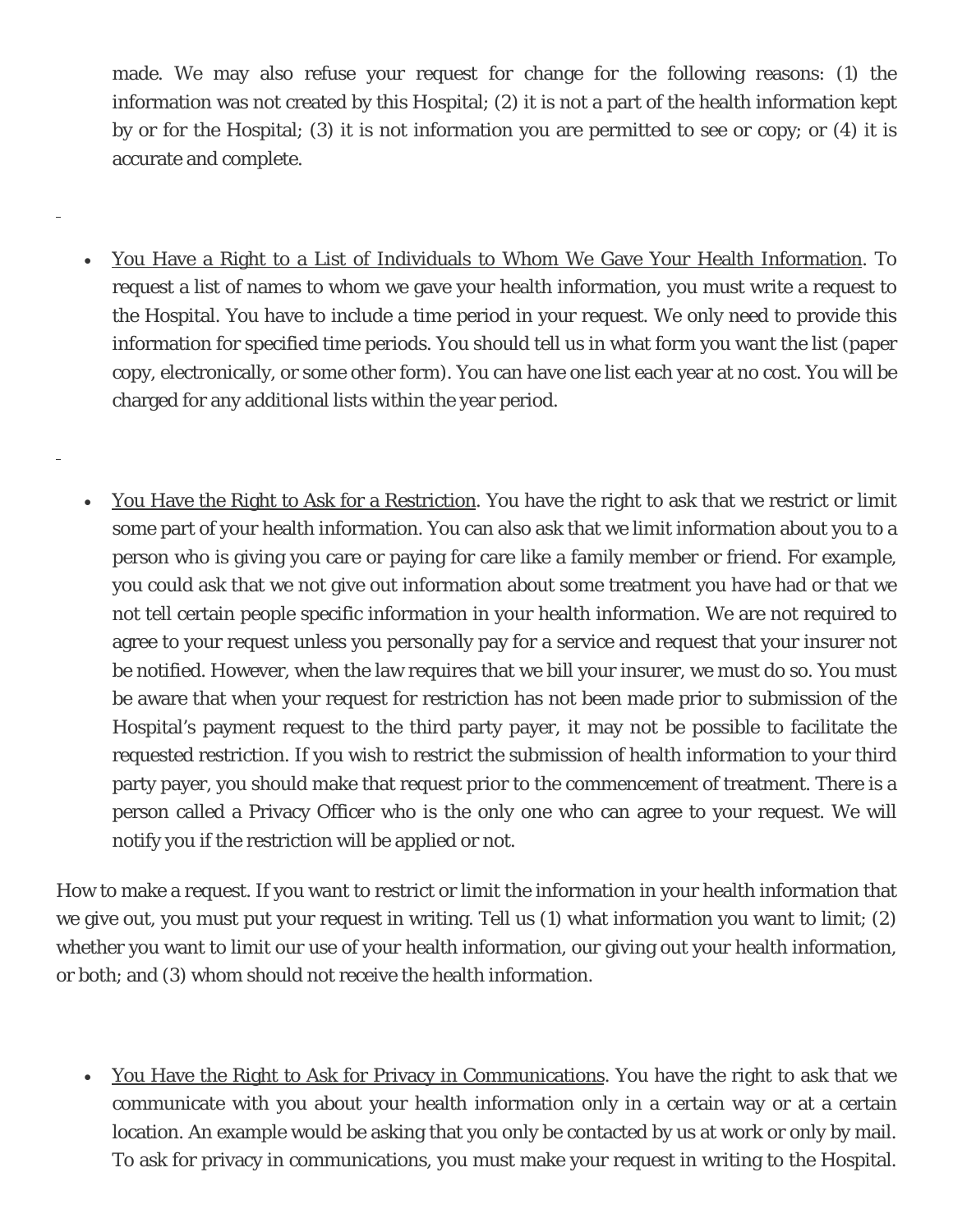We will attempt to grant all reasonable requests and although you are not required to give reasons for your request, we may ask you. Be sure to be specific in your request about how and where you wish to be contacted. We may charge you for this privacy request and if you fail to pay, the privacy communication will be stopped.

- You Have the Right to Receive Notice if Your Health Information was Breached. Not all types of breaches require notice, but if notice is required, we will provide 'you notice' that will explain the situation and what steps you can take to protect your privacy.
- You Have the Right to a Paper Copy of This Notice. A copy of this notice is available to you at your request and you have a right to a copy of this Notice at any time. Even if you get this Notice over e-mail, you still can get a paper copy of it. You can request a copy from the Hospital or you can go to our web site, http://www.hchconline.org/ and obtain one there.

HOW WILL WE USE AND GIVE OUT YOUR HEALTH INFORMATION? The Hospital can use and disclose your health information without your permission. The following is a list of when we can do this:

- For Treatment. We may use your health information to provide you with medical treatment or services. We may give your health information to other doctors, nurses, technicians, medical students, or other staff personnel who are involved in taking care of you. For example, a doctor treating you for a broken bone may need to know if you have diabetes because diabetes may slow the healing process. In addition, the doctor may need to tell the dietitian if you have diabetes so that we can arrange for meals. Different departments of the Hospital may share your health information in order to coordinate the different services you need, such as prescriptions, lab work, and x-rays. We also may disclose your health information to treaters outside the Hospital who may be involved in your treatment while you are in the Hospital or after you leave the Hospital.
- For Payment. We may use and give out your health information about the treatment you receive here in the Hospital so that you or the insurance company or even a third party can be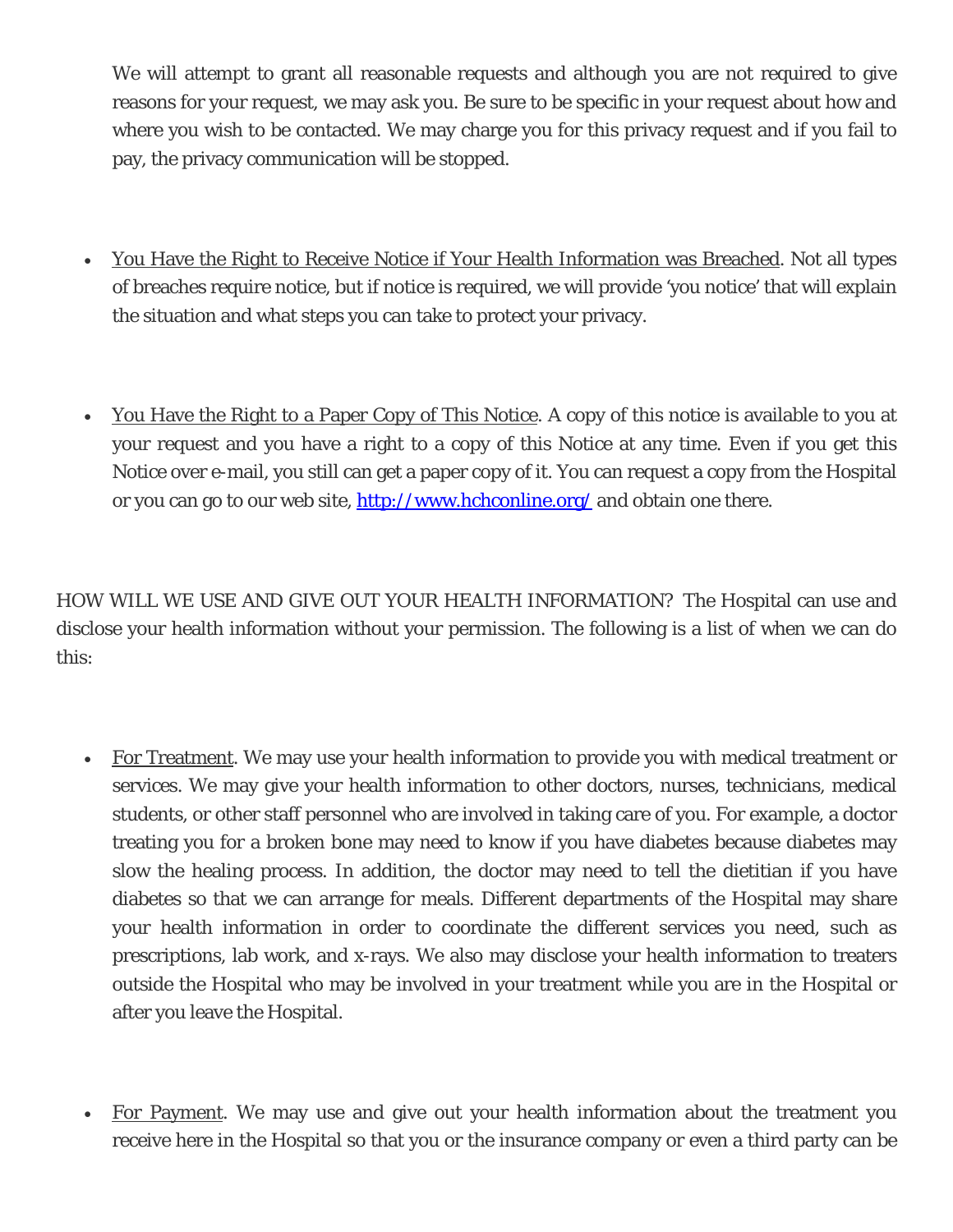billed. For example, we may give your health insurance company information about your surgery so that your insurance plan will pay us or pay you for the surgery. Sometimes we may have to tell your insurance company before your surgery to get an "ok" from them so that they will cover the surgery.

- For Health Care Operations. We may use or give out your health information to make sure we are giving you the best care possible. For example, we may use your health information to see how well our staff takes care of you. We may combine your health care information with other individuals' information to decide on additional services we should offer to our patients and to see if new treatments really work. We may also give your health care information out to doctors, nurses, technicians, medical students, and other hospital workers for their review and for their studies. We may also combine information we have with other hospitals to compare and see how we are doing and how we can provide better treatment. We may remove information from your health information so others who look at your health information cannot see your name. This way, we can study information without knowing the individual names. Here are some other reasons we may use and disclose your health care information: to see how well we are doing in helping our patients; to help reduce health care costs; to develop questionnaires and surveys; to help with care management; to make sure we are doing our job well and successfully; to better train people so they can get the skills they need to best perform their special skills; to help insurance companies better serve you in their policy making; to help those that check up on hospitals and ensure that we are doing our job correctly; to help us plan and develop the business part of health care including fund-raising and advertising so that we are profitable. For example, if you have surgery we may use your surgery information to see how long you were in the operating room so we can see how to schedule operations better.
- Appointment Reminders. We may give out your health information to contact you, a relative, or a friend to remind you that you have an appointment at our Hospital. We may leave a message on your answering machine or voice mail system unless you tell us not to.
- Treatment Alternatives. We may use or give out your health information to let you know about treatments that may be offered to you so you can make good choices about your health care.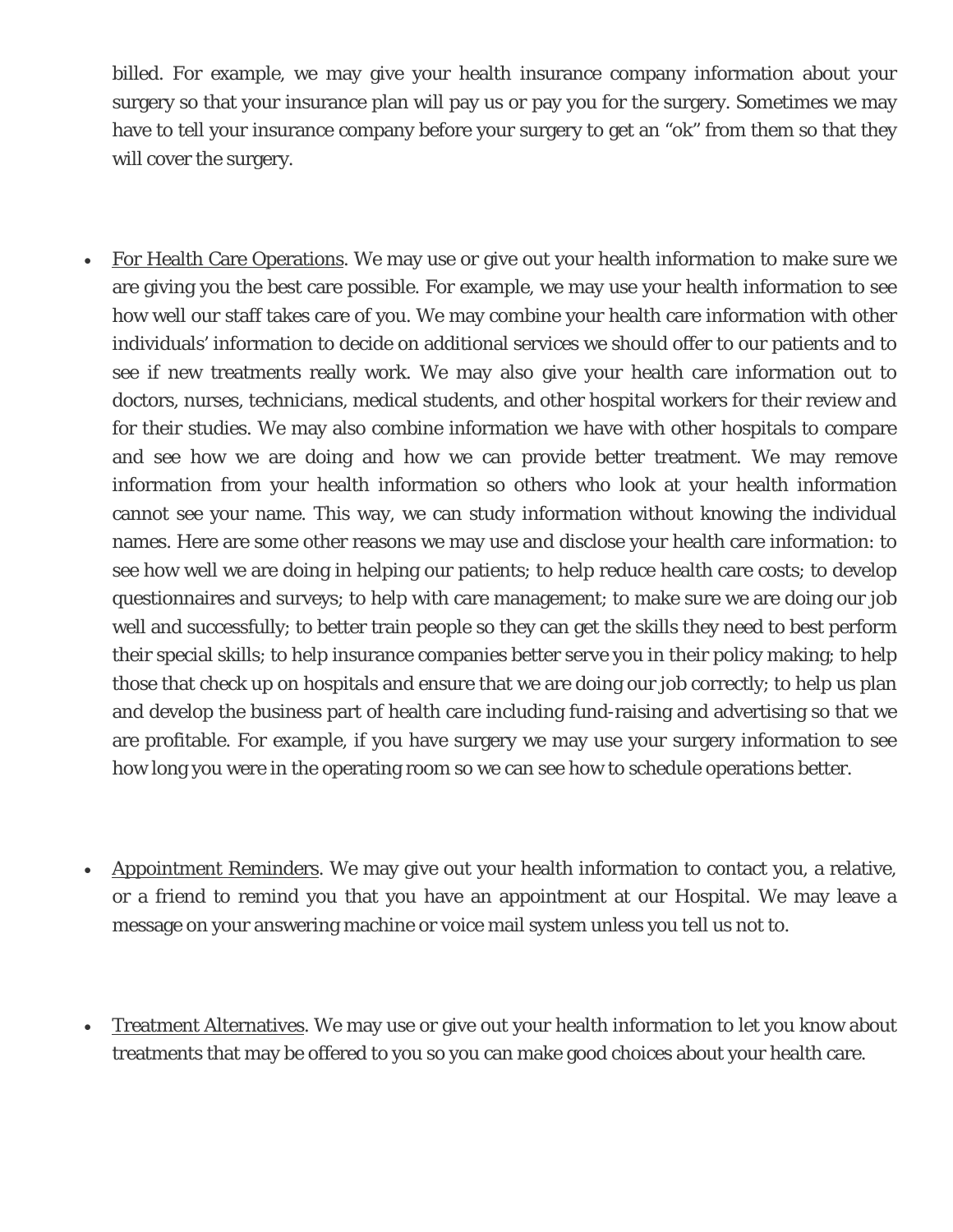- Health Related Benefits and Services. We may use and give out health information to tell you about health benefits or services that may be of interest to you.
- Marketing. We may share your health information to market hospital services related to your present treatment if you provide your written permission.
- Fund-raising Activities. We may use your health information to contact you to help our Hospital raise money. We may also give out your health information to a foundation so they can help the Hospital raise money. For fund-raising activities, we will only give out basic contact information such as name, address, phone number, and the dates you were treated at the Hospital. If you inform us that you do not want to receive fundraising materials we will stop sending fundraising materials to you.
- Hospital General Public Disclosure. We may give out limited information about you which will be available to the public. While you are here at the Hospital as a patient, the information we give out may be your name, room number in the Hospital, and your general condition (for example, "Fair," "stable," etc.) and your religion. All the above information except your religion can be given out to the public who ask for you by name. Your religion may be given to a minister, priest, or rabbi even if they do not ask for you by name. This is so your relatives, friends, and religious persons can visit you in the Hospital. If you do not want this information given out, you must write the Hospital or indicate it by writing this on the admission/consent form.
- Individuals Involved in Your Care or Payment for Your Care. We may give out health information about you to one of your friends or family members who is in some way involved in your medical care. We may give out your health information to another person who is helping pay for your care. We may tell your family or friends about your condition and that you are in the Hospital. Also, we may give out your health information as part of a disaster relief effort so your family knows about your condition and location. How much of your health information we give out to another person will depend on how much they are involved in your care.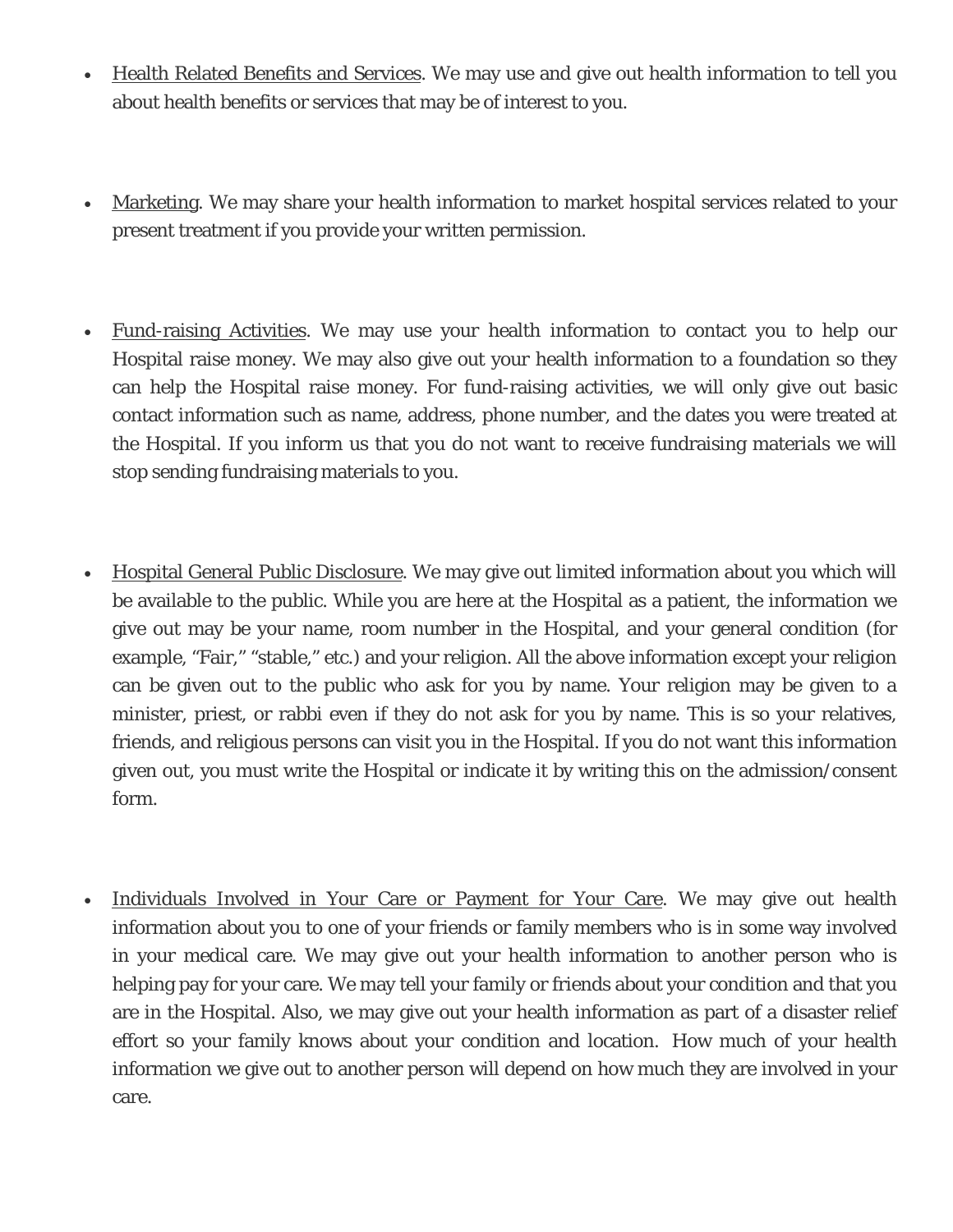- Research. Sometimes for special reasons, we may give out your health information to researchers who want to do scientific research about how well certain drugs or treatments work. If a researcher wants to do a study involving you and your information, we will follow steps to make sure research is approved that will benefit all people. The research must be worthwhile. We may give out health information to researchers to help them find the patients they need for their research study. This information we give them will usually not leave the Hospital. If a researcher wants your name, address, and other information about you, we will almost always ask permission from you before they contact you.
- As Required by Law. Federal, state, and local laws may require us to give out certain kinds of health information. Things like wounds from weapons, abuse, communicable diseases, and neglect are examples of such information and we do not need your permission to give out this information.
- To Avoid a Serious Threat to Health or Safety. We may use or give out your health information if your health and safety is at risk or in danger. We also will give out your health information if the health of the public or another individual is at risk. If we give this information out, it will be given to someone who may be able to prevent the threat.
- Organ and Tissue Donation. If you are an organ donor, we may give out your health information to people who deal with organ collection, eye or tissue transplants, or to a donation bank. We give your information to these people to make sure organ or tissue donation or transplants can be made.
- Military and Veterans. If you are a member of the armed forces, we may give out your health information as required by those military authorities in command. If you are a member of the military of another country, we may release your health information to the authority in command in your country.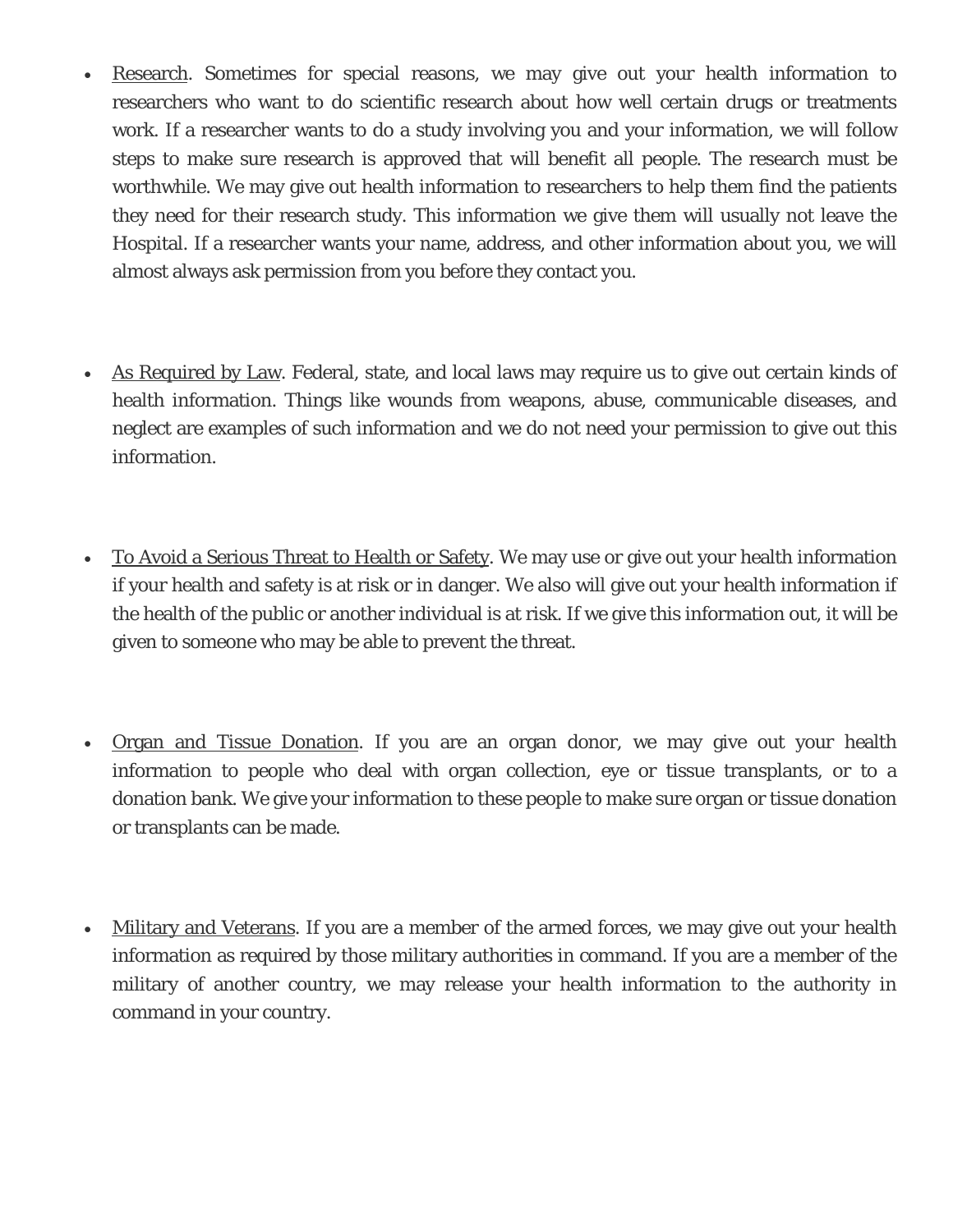- Worker's Compensation. If you are involved in an injury that happens while you are at work, we may have to give out your health information so your medical bills can be paid by your employer. This is called worker's compensation.
- Public Health Risks. We may give out your health information without your permission if there is a danger to the public's health. Some general examples of these dangers: to avoid disease, injury or disability; to report births and deaths; to report child abuse and neglect; to report reactions to drugs and other health products; to report a recall of health products or medications; to tell a person they have been exposed to a disease or may get a disease or spread the disease; to tell a government authority if we believe a patient has been abused, neglected, or the victim of violence; to let employers know about a workplace illness or workplace safety; and/or to report trauma injury to the state.
- Health Oversight Activities. We may give out your health information without your permission to a special group who checks up on hospitals to make sure they are following the rules. These special groups investigate, inspect, and license hospitals. This is necessary for our government to know about our hospitals and that they are following the rules and the laws.
- Lawsuits and Disputes. We may give out your health information if you are involved in a lawsuit or dispute. If a court orders that we give out your health information even if you are not involved in a lawsuit or dispute, we may also give out your health information. Other reasons that may cause us to release your health information would be if there is an order to appear in court, a discovery request, or other legal reason by someone else involved in a dispute. There must be an effort made to tell you about this request or an order to make sure that the information they want is protected.
- Law Enforcement. We may give out your health information if asked for by a police official for the following reasons: for a court order, subpoena, warrant, or summons; to find a suspect, fugitive, witness, or missing person; to find out about the victim of a crime if we cannot get the person's okay; about a death we believe may be the result of a crime; about some crime that happens at the Hospital; in emergencies to report a crime, the place where the crime happened, the victim of the crime, or the identity, description or whereabouts of the person who committed the crime.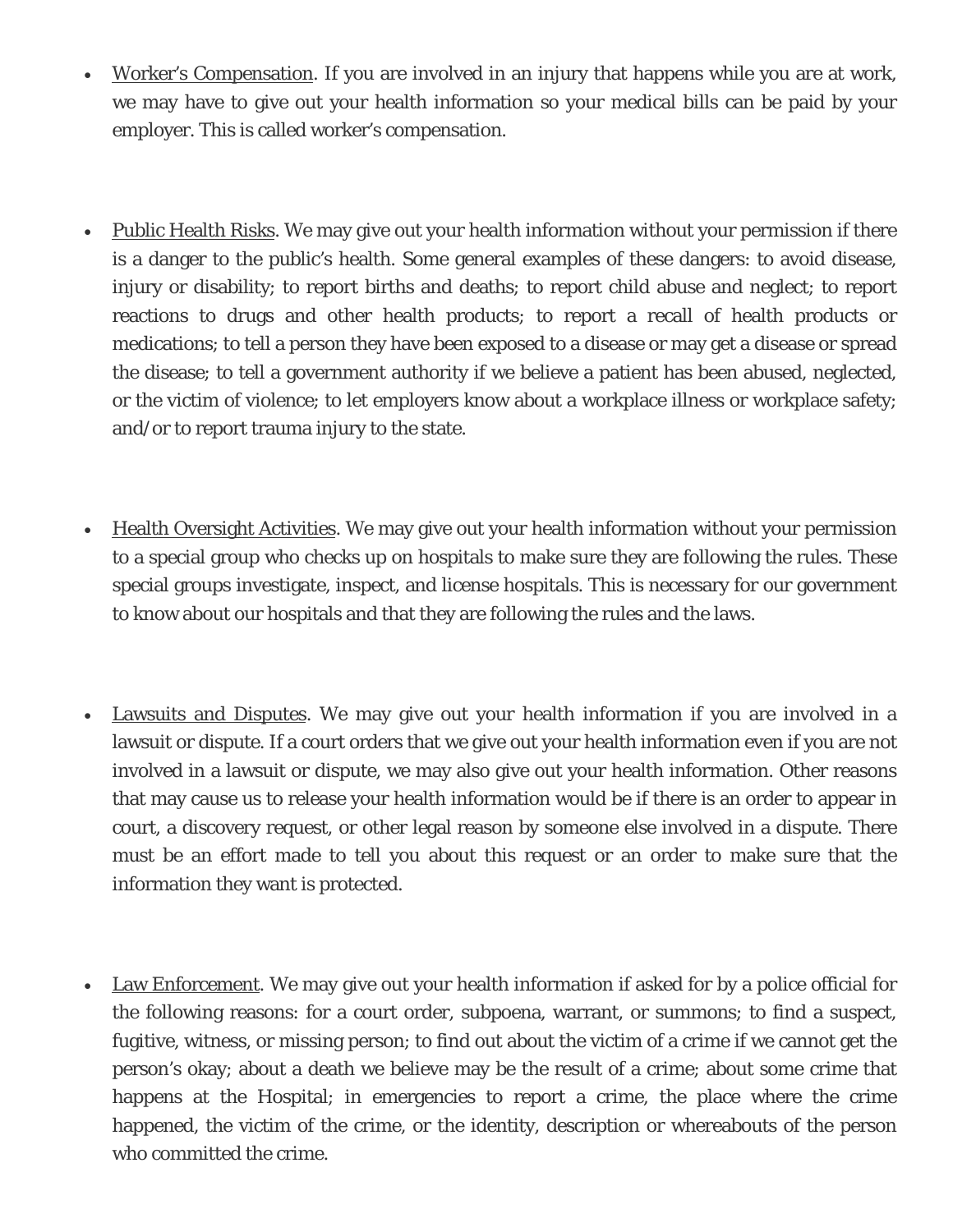- Coroners, Medical Examiners and Funeral Directors. We may give out your health information to a coroner or medical examiner to identify a person who has died or determine the cause of death. We may also give out health information to funeral directors so they can carry out their duties.
- National Security and Intelligence Activities. We may give out your health information to federal authorities for intelligence, counter-intelligence, and other situations involving our national safety.
- Protective Services for the President and Others. We may give out health information about you to federal officials so they can protect the President or other officials or foreign heads of state or so they may conduct special investigations.
- If you are an inmate of a prison or placed under the charge of a law enforcement official, we may give out your health information (1) to the prison to provide you with health care; (2) to protect the health and safety of you and others; or (3) for the safety of the prison.
- Redisclosure. When we use or give out your health information, it may contain information we received from other hospitals and doctors.

GIVING PERMISSION AND REVOKING PREVIOUS PERMISSION TO USE OR DISCLOSE YOUR HEALTH INFORMATION: Except as stated in this Notice, in order for us to give out your information, you have to complete a written authorization form. If you want, you can later choose not to let us give out your health information. You can do this at any time. Your request to later stop permission to give out your health information must be in writing and sent to the Hospital. It is not possible for us to take back any information we have already given out about you that we made with your permission.